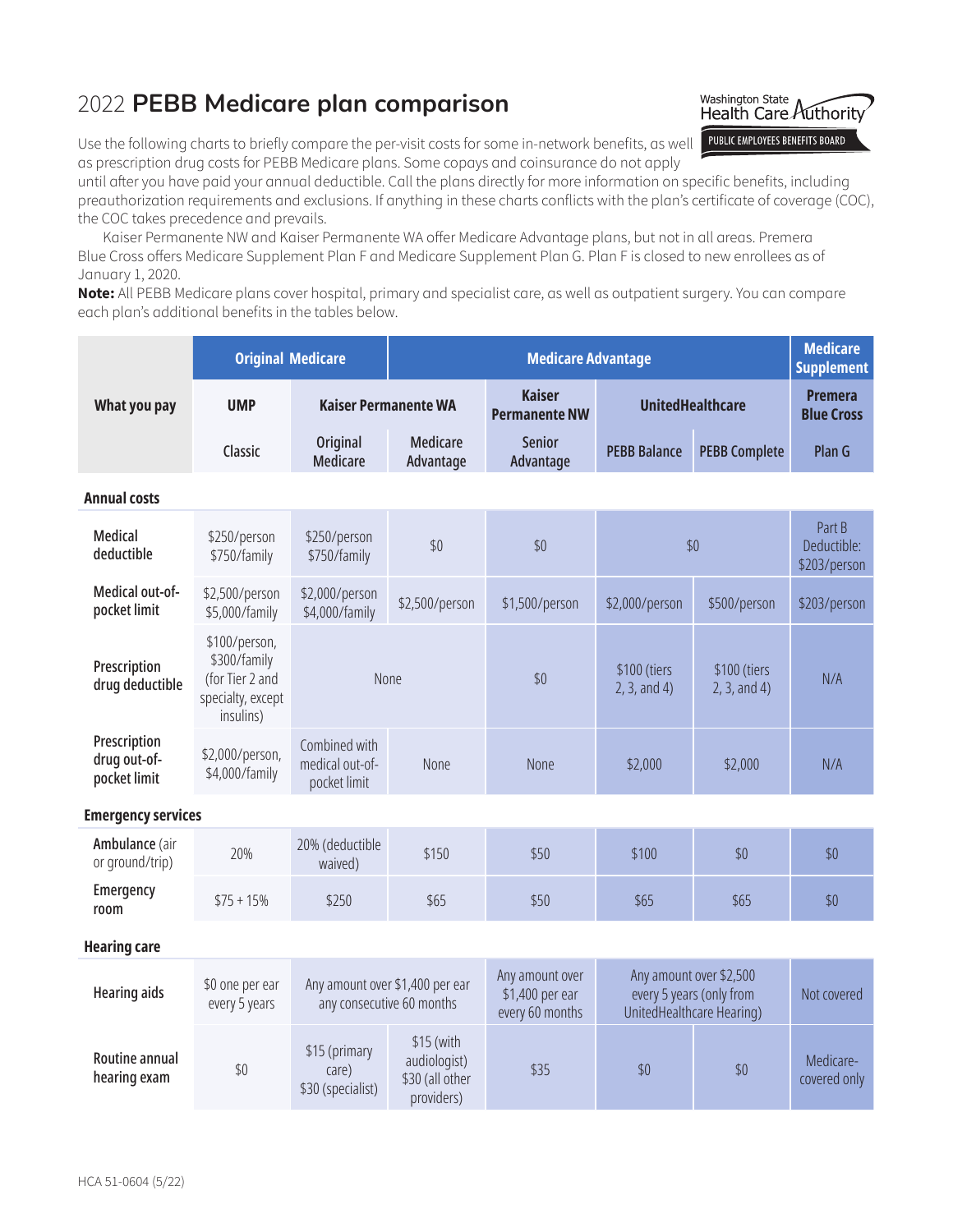|                               | <b>Original Medicare</b>                            |                                        | <b>Medicare Advantage</b>                                    |                                       |                         |                      | <b>Medicare</b><br><b>Supplement</b> |
|-------------------------------|-----------------------------------------------------|----------------------------------------|--------------------------------------------------------------|---------------------------------------|-------------------------|----------------------|--------------------------------------|
| What you pay                  | <b>UMP</b>                                          | <b>Kaiser Permanente WA</b>            |                                                              | <b>Kaiser</b><br><b>Permanente NW</b> | <b>UnitedHealthcare</b> |                      | <b>Premera</b><br><b>Blue Cross</b>  |
|                               | Classic                                             | <b>Original</b><br><b>Medicare</b>     | Medicare<br>Advantage                                        | Senior<br>Advantage                   | <b>PEBB Balance</b>     | <b>PEBB Complete</b> | Plan G                               |
| <b>Hospital care</b>          |                                                     |                                        |                                                              |                                       |                         |                      |                                      |
| Inpatient                     | \$200/day<br>up to \$600/<br>admission <sup>1</sup> | \$150/day<br>up to \$750/<br>admission | \$200/day for<br>first 5 days<br>up to \$1,000/<br>admission | \$500/admission                       | \$500/admission         | \$0                  | \$0                                  |
| Outpatient                    | 15%                                                 | \$150                                  | \$200                                                        | \$50                                  | \$250                   | \$0                  |                                      |
| <b>Office visits</b>          |                                                     |                                        |                                                              |                                       |                         |                      |                                      |
| <b>Behavioral</b><br>health   | 15%                                                 | \$15                                   |                                                              | \$25                                  | \$30                    | \$0                  |                                      |
| <b>Preventive care</b>        | \$0                                                 | \$0                                    |                                                              | \$0                                   |                         | \$0                  |                                      |
| Primary care                  |                                                     | \$15                                   |                                                              | \$25                                  | \$15                    | \$0                  | \$0                                  |
| <b>Specialist</b>             | 15%                                                 | \$30                                   |                                                              | \$35                                  | \$30                    | \$0                  |                                      |
| <b>Urgent care</b>            |                                                     | \$15 (primary care) \$30 (specialty)   |                                                              | \$35                                  |                         | \$15                 |                                      |
| Telemedicine/<br>virtual care | 15%                                                 | \$0                                    |                                                              | \$0                                   | See note <sup>2</sup>   | \$0                  | \$0                                  |

## **Therapies (max number of visits/year)**

| Acupuncture                                                    | \$15<br>(24 visits/year)          | \$15<br>(12 primary care<br>visits/year) | \$15<br>(12 visits/year)                                              | \$35<br>(12 self-referred<br>visits/year) <sup>3</sup> | \$15 (20 visits/                               | \$0 (20 visits/                                | Medicare-<br>covered only |
|----------------------------------------------------------------|-----------------------------------|------------------------------------------|-----------------------------------------------------------------------|--------------------------------------------------------|------------------------------------------------|------------------------------------------------|---------------------------|
| Chiropractic/<br>spinal<br>manipulations                       | \$15<br>(24 visits/year)          | \$15<br>(12 visits/year)                 | \$15 (12 visits/<br>year for non-<br>spinal, unlimited<br>for spinal) | \$35<br>(12 self-referred<br>visits/year) <sup>4</sup> | year combined<br>acupuncture/<br>chiropractic) | year combined<br>acupuncture/<br>chiropractic) |                           |
| Massage<br>therapy                                             | \$15<br>(24 visits/year)          |                                          | \$30(10)<br>specialist visits)                                        | \$25 (12 self-<br>referred visits/<br>year)            | \$15<br>(30 visits/year)                       | \$0<br>(30 visits/year)                        | Not covered               |
| Physical, speech,<br>occupational,<br>and neurodev.<br>therapy | 15% (60 visits/<br>year combined) | \$30 (60 visits/<br>year combined)       | \$30                                                                  | \$35                                                   | \$15                                           | \$0                                            | \$0                       |

## **Vision care**

| Glasses and<br>contact lenses | \$0 up to \$150<br>every 24 months | \$0 up to \$150 every 24 months |      | \$0 up to \$150<br>every 2 years | Any amount over \$300<br>every 24 months |     | Medicare-    |
|-------------------------------|------------------------------------|---------------------------------|------|----------------------------------|------------------------------------------|-----|--------------|
| Routine annual<br>eve exam    | \$0                                | \$15                            | \$15 | \$25                             | \$0                                      | \$0 | covered only |

*1. 0% professional services for behavioral health.*

*2. \$0 for Doctor on Demand, AmWell, or Teledoc; \$15 for other providers; \$30 for behavioral health*

*3. \$20 each for up to 12 physician-referred visits in 90 days for chronic low back pain, additional visits 20/year.*

*4. Additional visits with prior authorization; no visit limit for physician-referred.*